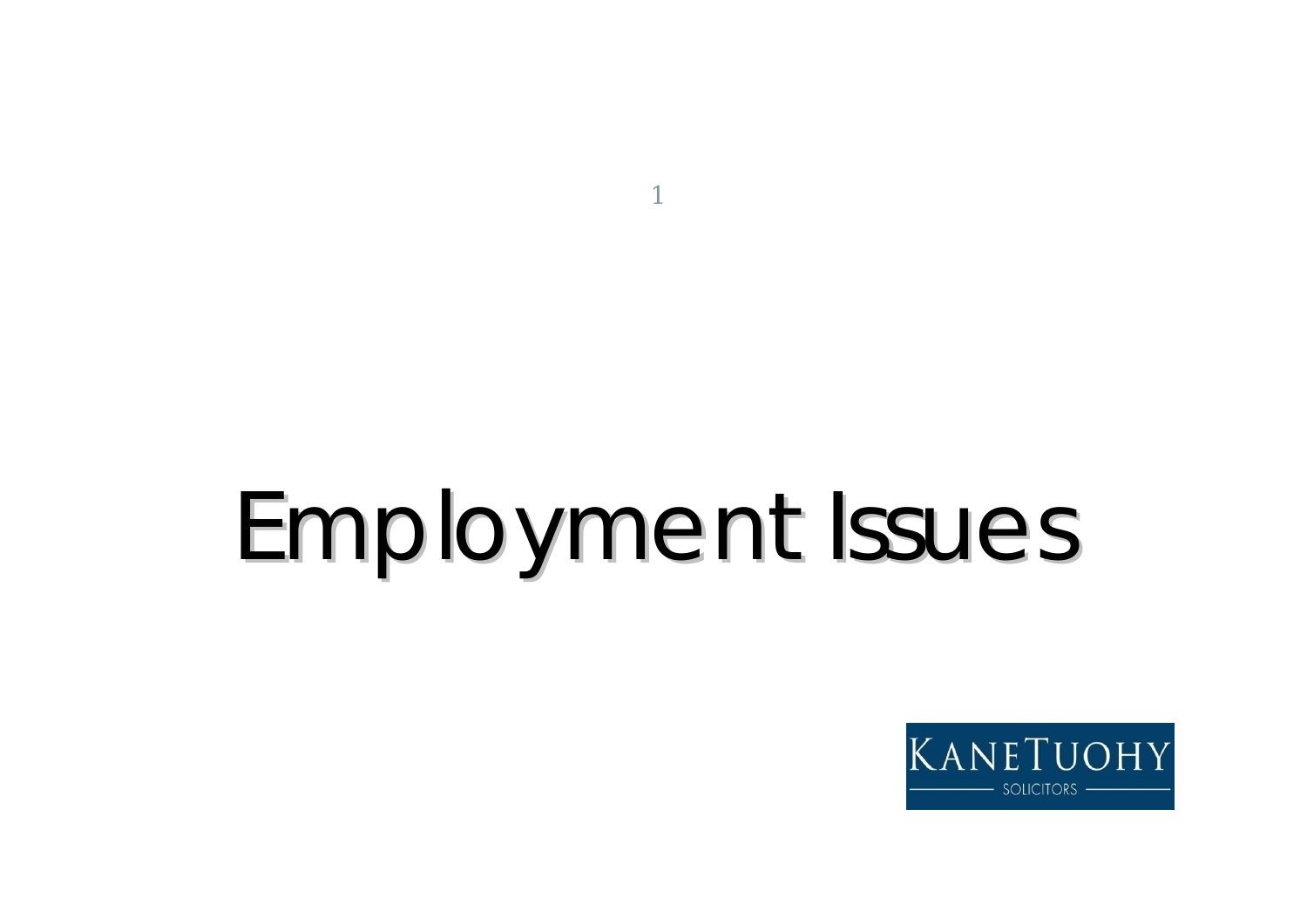- **Terms of Information Act 1994**
	- Names
	-
	- Addresses
	-
	- Workplace
	-
	- Nature of Work
	-
	- Commencement Date
	-
	- Duration
	-
	- Remuneration
- Hours of Work
- Paid Leave
- Incapacity
- Pensions
- Notice Periods
- Collective Agreements

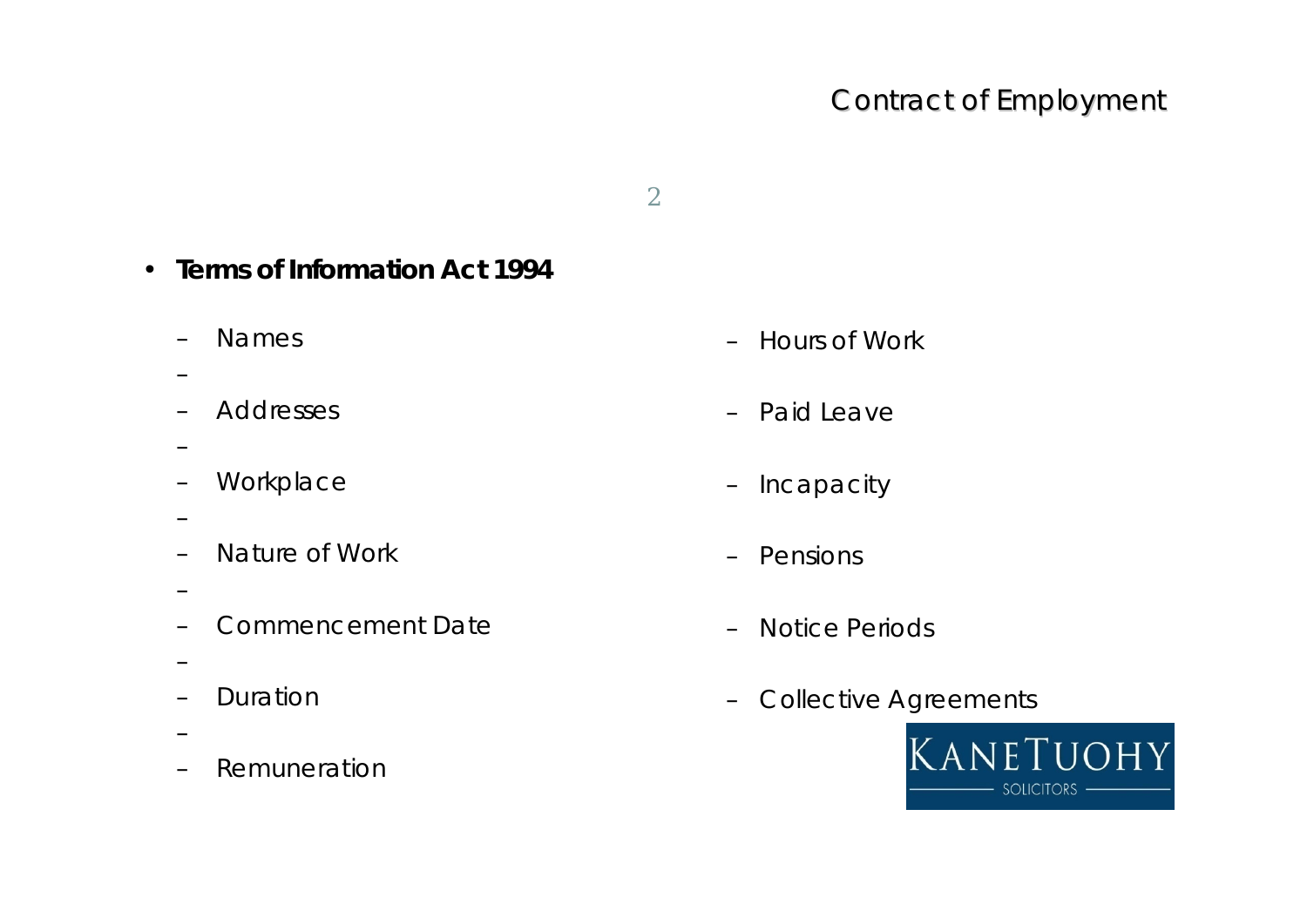- **Additional Expressed Terms**
- **Implied Terms:**
	- Statute
	- Loyalty and Fidelity
	- Technical Adaptation
	- Trust and Confidence
	- Custom Practice
- **Grievance and Disciplinary Policy**
	- S.I. 146/2000
	- Procedure

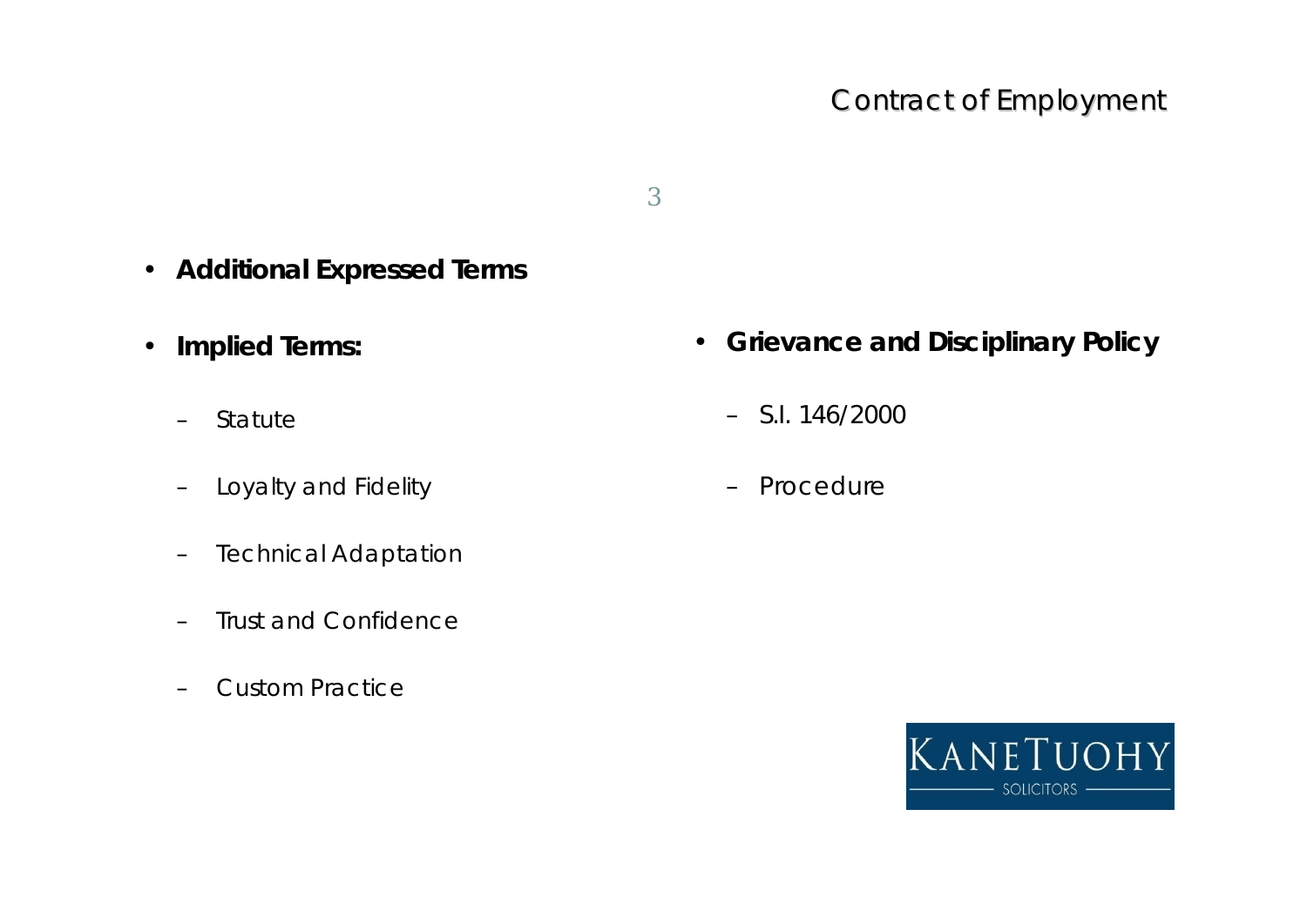- **Health & Safety Policy**
	- **Employer Duties:**
		- Duty of care
		- •
		- All places of work
		- •
		- Consultation
		- •
		- Safety statement
		- •
		- Risk assessment
		- •
		- Accident Recording
		- •
		- **First Aid**

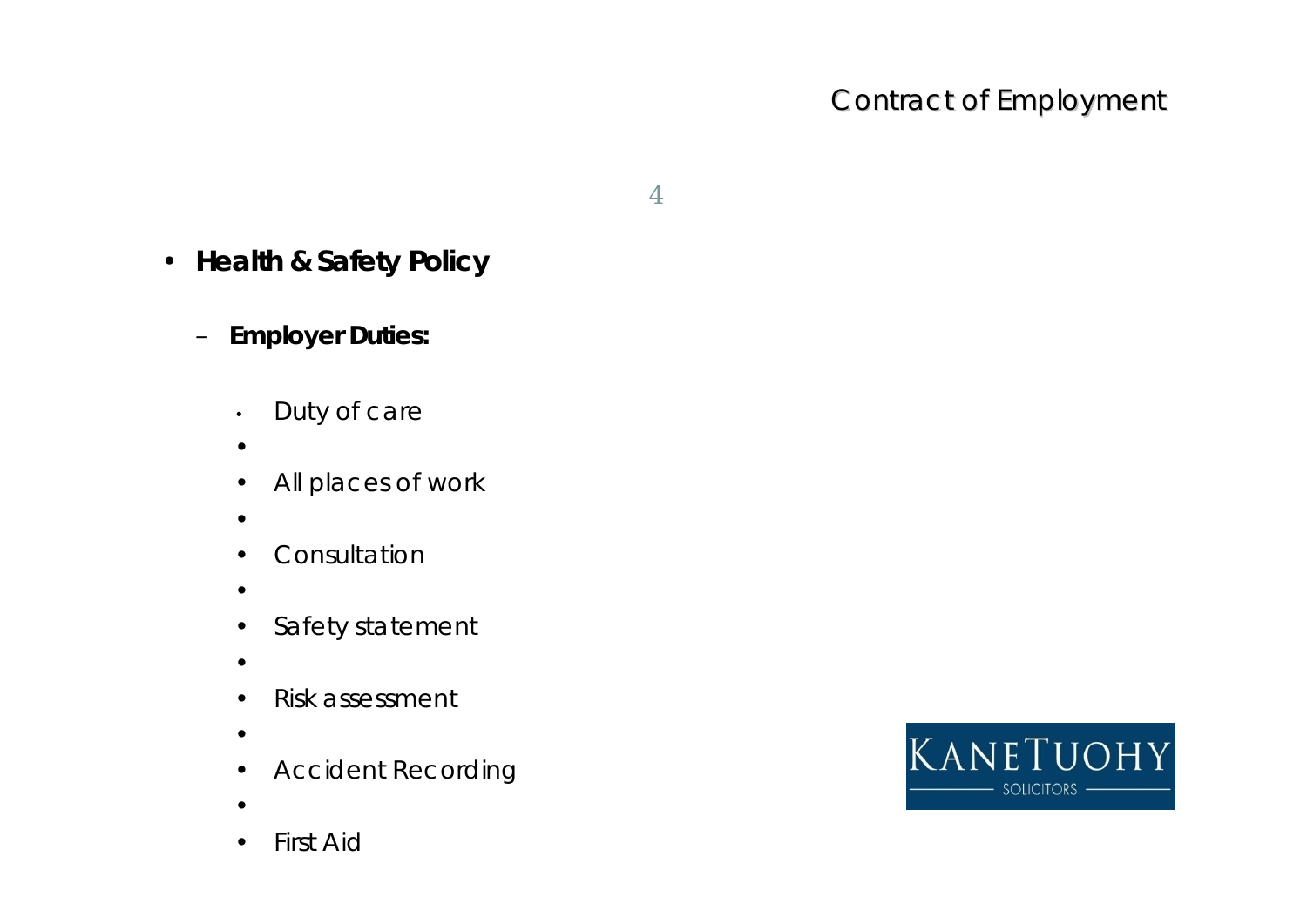#### Contract of Employment

- **Employee Duties:**
	- To comply with statute
	- To take reasonable care
	- Not being under the influence of an intoxicant
	- To submit to testing for intoxicants
	- To cooperate with employer to enable compliance with statute
	- Not to engage in improper conduct
	- To attend training
	- To make correct use of any protective article or substance provided
	- Not to misrepresent themselves
	- To report safety health and welfare at
- **Recourse**
- **Pregnant employees**

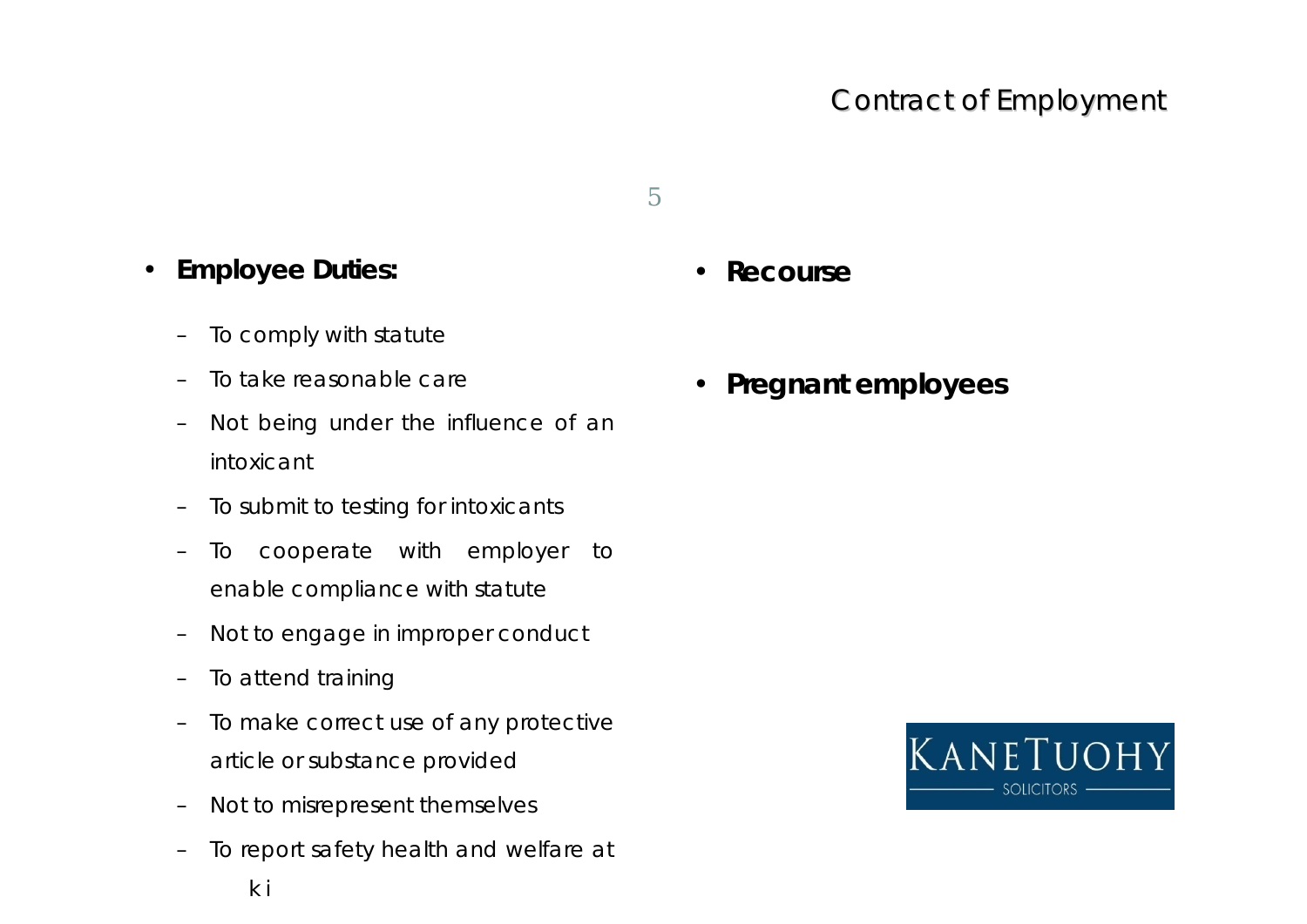- **Anti Bullying, Harassment and Sexual Harassment Policy:**
	- Termination
	- The American way
	- Performance/conduct
	- Redundancy
	- Reference